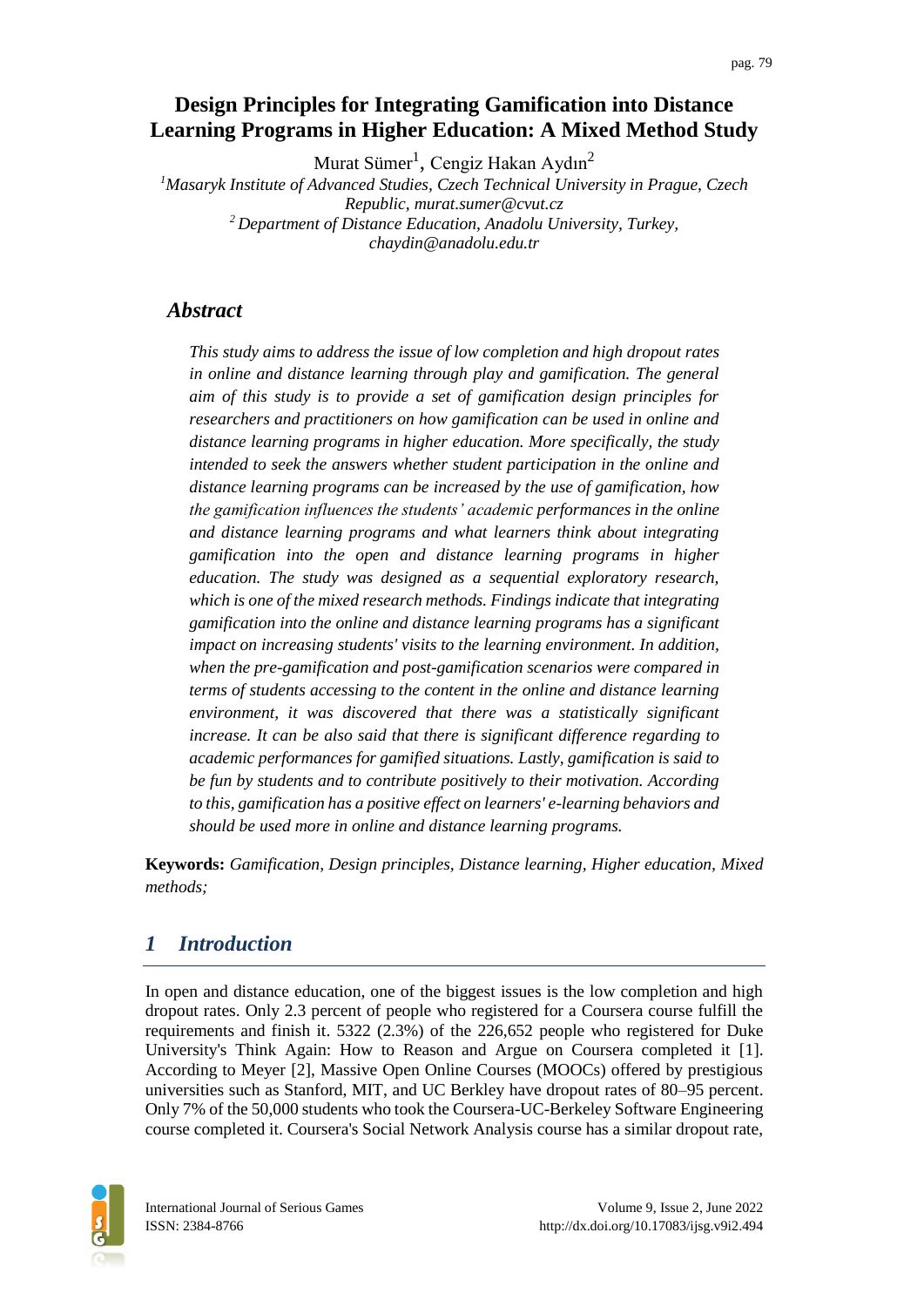with only 2% earning a basic certificate and 0.17% earning a higher-level programming with distinction certificate [3].

Dhorne et al. [4] stated that after three years of experience with MOOCs, the rate of completion increased from 28 to 33 percent by implementing mentoring to motivate learners and improving coaching efficiency, as well as developing new pedagogical approaches. According to the report, the course completion rate is only 5.5 percent. Although some interventions, such as mentoring and coaching, have resulted in some increases, the rate of completion remains dismally low. Another factor explaining this phenomenon is the size of the online course and whether it is taught entirely online or in a blended format. Small private online courses (SPOCs) with a smaller number of students and a blended approach have significantly higher completion rates. Only 9.5 percent of MOOC students completed the course, while 59 percent of SPOC students did. SPOCs are typically used as a blended method, and it is difficult to assess their effectiveness and rate of completion. The evaluation in terms of the use of videos and exercises revealed that the proportion of students who used the approach could be around 50-60% of the students, assuming students with more than 20% in the respective [5].

There could be a variety of causes for low completion issue, including a lack of interactions, insufficient learning materials, technical issues, not receiving immediate feedback, and a lack of motivation [6]. Dropouts occur in open and distance learning systems as a result of these factors. Lee and Choi [7] looked into online course dropout research and discovered that student factors were the most frequently reported variables in the examined studies (55%), followed by factors related to course design and implementation, as well as institutional supports as Course/Program factors (20%). In their research, Khalil and Ebner [3] investigated why learners drop out of MOOCs and identified several reasons, including a lack of time, insufficient background knowledge and skills, a lack of learners' motivation and interactions in MOOCs, feelings of isolation, and the hidden costs of MOOCs.

This study aims to address the issue of low completion and high dropout rates in online and distance learning through play and gamification. Gamification is first defined as an informal umbrella term for the use of video game elements in non-gaming systems to improve user experience and user engagement [8]. Later, it was mentioned in the Horizon Report as the integration of game elements, mechanics, and frameworks into nongame situations and scenarios [9] to increase motivation and engagement [10]. Gamification has been used successfully to promote a product or business. For example, visiting real-world stores can help players to get badges, discounts, and other rewards [11]. Different researchers [12], [13] classified game elements differently. However, the most common classification based on the level of abstraction from the specific design element is dynamics, mechanics, and elements.

- Dynamics: the higher abstraction level. Constraints, emotions, narrative, progression, and relationships are among them.
- Mechanics: techniques for pushing interactions and increasing engagement. Challenges, chances, competition, collaboration, feedback, resource acquisition, awards, purchases, turns, and win states are just some of them.
- Elements: the instantiations of mechanics and dynamics. Achievements, avatars, badges, boss fights, collections (of items, badges), fighting, content unlocking, gifting, leaderboards, level, points, quest (predefined tasks with goals and rewards), social graph, community, virtual products (game assets with perceived or realmoney value) are some of the ways they may appear.

According to Sümer and Aydın [14], badges are the most frequently used game elements in gamification research in open and distance learning. It is followed by a leaderboard, points, and levels. Reward and achievement are also important and frequently used game elements in open and distance learning gamification research.

Aside from customer loyalty programs such as an airline's royalty program and Foursquare, there are examples of gamification in education such as Duolingo and

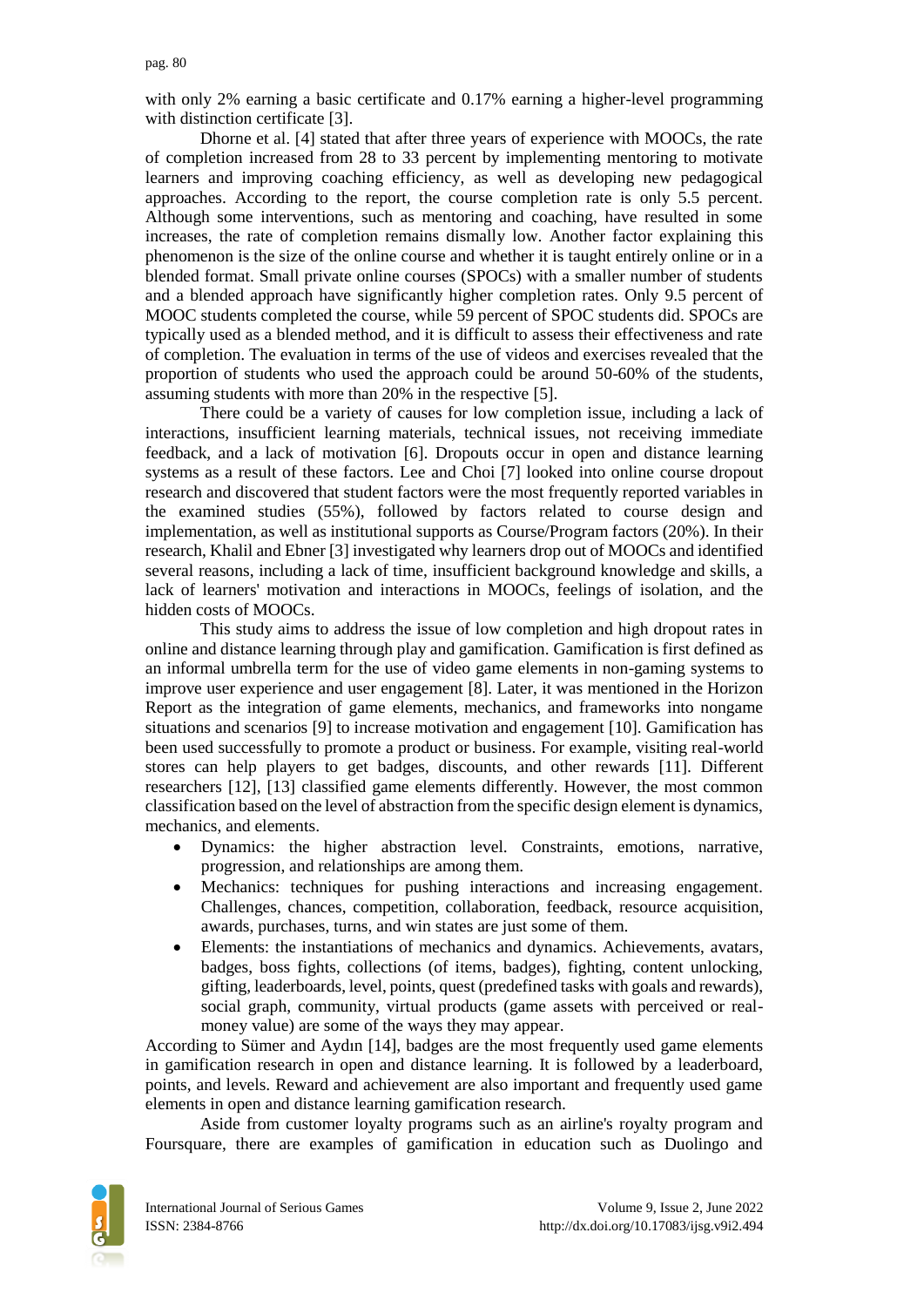Memrise. Although gamification can be easily applied in many daily-life activities in the classroom, such as awarding a small prize to the student who completes an assignment first, there are additional challenges when implementing it online. A teacher can easily arrange or modify the gamification strategy in this context for a known group of students in a controllable environment. However, digitizing the gamification strategy or putting the related mechanisms online is a very different matter, and such issues are easily forgotten in many of the basic guidelines [10].

Even though the majority of the examples are from small and manageable physical classrooms, there are also good examples of gamification in online learning, such as GradeCraft, a learning management system that supports gameful courses. In a GradeCraft course, all students start at zero points and work their way up by collecting points and completing course milestones. GradeCraft allows students to choose when and what type of work they want to do, assists lecturers in designing learning opportunities for their students to take risks and explore without fear of losing a grade, and allows students to see their progress at any time. Levels, unlocks, and badges provide feedback to learners and help motivate them to keep working [15]. In addition, Ibanez et al. [16] discovered in their research that some students continued to work after receiving the highest number of points. They investigated the cause and discovered that students were attempting to move up the leaderboard and collect the other badges that they did not yet have. There was also a significant difference in the scores after and before.

First studies in the literature primarily focused on the design and evaluation of gamified systems and researchers mostly tried to demonstrate that gamified systems outperform non-gamified systems. More recently, progress has been made in understanding the mechanisms through which gamification design can bring about those results. For example, Nacke and Deterding [17] highlighted that researchers nowadays ask "how and when" and "how and when not?" instead of "what" and "why". Despite this progress, gamification research still faces a number of empirical and theoretical issues. First of all, studies of gamified systems continue to be narrowly focused on evaluating and perceiving individuals' short-term interactions with the system [18].

The general aim of this study is to provide a set of gamification design principles for researchers and practitioners on how gamification can be used in open and distance learning programs in higher education. More specifically, the study intended to seek the answers whether student participation in the open and distance learning programs can be increased by the use of gamification, how the gamification influences the students' academic performances in the open and distance learning programs and what learners think about integrating gamification into the open and distance learning programs in higher education.

The research questions (RQs) of this study to investigate the effect of gamification in open and distance learning programs are:

- Is there an increase in the number of students engaging online courses after the integration of gamification?
- How did the gamification influence the students' academic performances in the online courses in higher education?
- What did learners think about integrating gamification into online courses in higher education?
- What are the criteria/design principles to integrate the gamification into online courses in higher education?

# *2 Method*

This study was designed as a sequential exploratory research, which is one of the mixed research methods. Tashakkori and Teddlie [19] described the mixed method as a single research method in which quantitative and qualitative data were collected, analyzed and

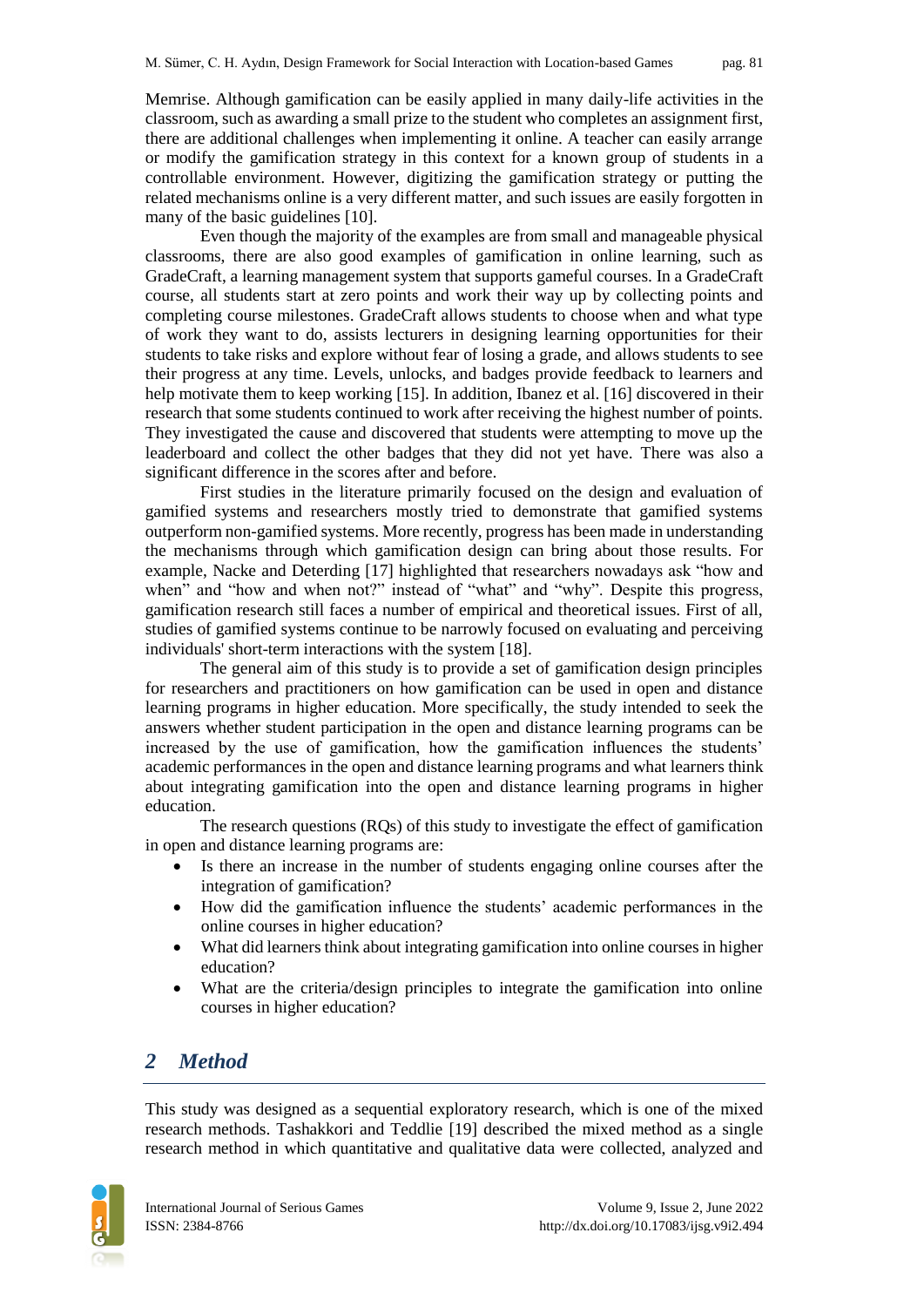mixed or added to each other in order to better understand the research. Creswell [20] defined this method as the researcher collects quantitative and qualitative data in two stages in sequence and one data collection method follows and shapes to another instead of collecting data and combining the results at the same time. Creswell et al. [21] described the six most commonly used mixed research designs, three concurrent and three sequential. Accordingly, exploratory research strategy, one of the most commonly used of these six designs, is defined as the collection of quantitative data first and then the collection of qualitative data to help explain or improve these quantitative results.

In this study, firstly, the e-learning behaviors in the system (access to the site, content, resources and assignments) were collected as the quantitative data during the semester in Spring 2017. Then, qualitative data were collected to help explain the effectiveness of the gamification in open and distance learning systems based on the students' thoughts.

Prior to the study, an application for research permission was submitted to and approved by the institutional review board. Following that, participants' consent was obtained, and the purpose and goals of the study were explained. It was also highlighted that participation was entirely voluntary and that they could prefer out of the study at any time.

#### *2.1 Research group*

The research group of the study consisted of 294 undergraduate students taking elective courses offered in the learning management system by a private university in Turkey. Those courses were university-general electives and open to any students in any departments. These courses are offered as online to every student in the university and have a flexible structure. The students are expected to complete the modules in the courses until the end of the semester and to complete the assignments placed at the end of the modules. Students were registered the non-gamified courses at the beginning of the semester and continued those courses for 7 weeks (half of the semester.) After the first 7 weeks, courses were gamified and students continued the gamified courses for the second half of the semester.

At the end of the semester, qualitative data were collected via interviews conducted with 16 students in three groups; for those who entered the system regularly and have a place in the leaderboard; who were not on the leaderboard but entered the system sometimes; and who never entered the system. Purposeful sampling method was used in the sample selection. The purposeful sampling method allows the researcher to choose information-rich situations based on the purpose of the study. The purpose here was to help to explain student motivation towards completing course modules.

The data of the study were collected with semi-structured interviews from students. The semi-structured interview included questions prepared in line with the purpose of the research and probe questions. Thus, more specific or in-depth information could be obtained when the answer was not fully received or when the answers were unclear. Interviews were carried out with phone calls and recorded. The data were analyzed via content analysis.

#### *2.2 The use of gamification*

Game elements are the gamification toolbox that includes all of the different elements such as points, leaderboards, levels, badges, and challenges/achievements that can be combined in various ways to create different game systems. However, Mazarakis and Brauer [33] found that not all game design elements benefit from a combination in the same way. For this reason, we would like to start the design with elements including badges, leaderboard, points and levels based on Sümer and Aydın [14]'s statement that badges are the most frequently used game elements in gamification research in open and distance learning. It is followed by a leaderboard, points, and levels.

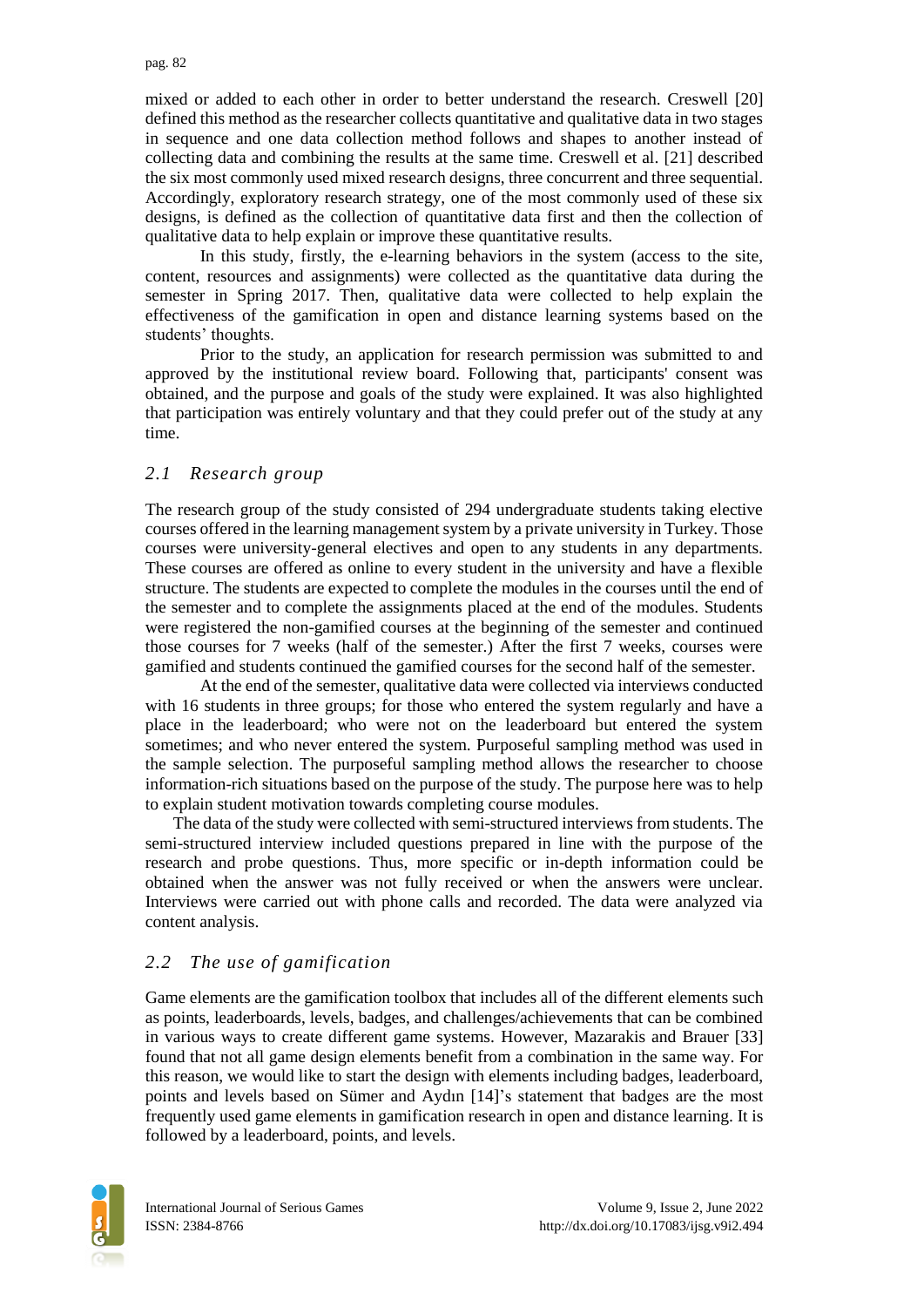#### *2.2.1 Points*

The first element in this study was "Learning Point." These are used to track a player's progress. Players earned points in this study by accessing the course site, course content, learning resources, and assignments.

| <b>TableT.</b> Learning points sinuents can carn with actuals |                                                                           |               |  |  |  |  |
|---------------------------------------------------------------|---------------------------------------------------------------------------|---------------|--|--|--|--|
| <b>Type of Point</b>                                          | <b>Details</b>                                                            | <b>Points</b> |  |  |  |  |
| Review the Syllabus                                           | Learners can get points by reviewing the course<br>syllabus.              | 50 points     |  |  |  |  |
| Access to the Content                                         | Learners can get points by accessing the course<br>content.               | 50 points     |  |  |  |  |
| Access to the Recourses                                       | Learners can get points by downloading the<br>learning resources.         | 50 points     |  |  |  |  |
| Challenges / Achievements                                     | Learners can get points by completing<br>challenges set up by the system. | 100 points    |  |  |  |  |
| Discussion Board                                              | Learner can get points by starting a new<br>discussion.                   | 50 points     |  |  |  |  |
|                                                               | Learner can get points by replying to a<br>discussion.                    | 50 points     |  |  |  |  |
| Access to the Assignments                                     | Learner can get points by completing course<br>assignments.               |               |  |  |  |  |

**Table1.** *Learning points students can earn with details*

#### *2.2.2 Leaderboard*

This is a list of players' rankings based on the number of learning points they have accumulated. The leaderboard is updated weekly, allowing players to keep track of their positions. Two different leaderboards were used in this design. The first was tailored to the courses. For example, a learner may earn a spot on the SCUL 201 course leaderboard based on the points accumulated in this specific course. And the second was for the program. As a result, learners may earn a spot on their program's leaderboard, which compiles all of their learning points from their various courses.

### *2.2.3 Badges*

Badges define an individual's performance by symbolizing desired game outcomes [22]. Badges were used in this design to serve the mechanics of achievement competition. Badges were used for a variety of purposes. They have been used to explain learning activities, identify players who have shared experiences, and give them status. It was planned to award badges both during and at the end of the semester. For example, at the end of the semester, the student with the most points received the badge of Proficient.

| <b>Table 2. Baages with explanations</b> |                                                          |  |  |  |  |
|------------------------------------------|----------------------------------------------------------|--|--|--|--|
| <b>Badge</b>                             | <b>How to Earn This Badge</b>                            |  |  |  |  |
| Hello World                              | Learners can earn this badge by logging into the system. |  |  |  |  |
| Newbie                                   | Learners can earn this badge by collecting 100 points.   |  |  |  |  |
| On the Board                             | Learners can earn this badge by collecting 700 points.   |  |  |  |  |
| Great Job                                | Learners can earn this badge by collecting 1250 points.  |  |  |  |  |
| Proficient                               | Learners can earn this badge by collecting 1750 points.  |  |  |  |  |
| Robin Hood                               | Learners can earn this badge by completing 3             |  |  |  |  |
|                                          | achievements.                                            |  |  |  |  |
| Admin                                    | Learners can earn this badge by replying to 5 forum      |  |  |  |  |
|                                          | posts.                                                   |  |  |  |  |

|  |  | Table 2. Badges with explanations |
|--|--|-----------------------------------|
|  |  |                                   |

#### *2.2.4 Challenge*

These are the duties set up by both the system and the learners themselves. For example, a learner can set up a challenge to himself/herself to complete three units in a week. As a

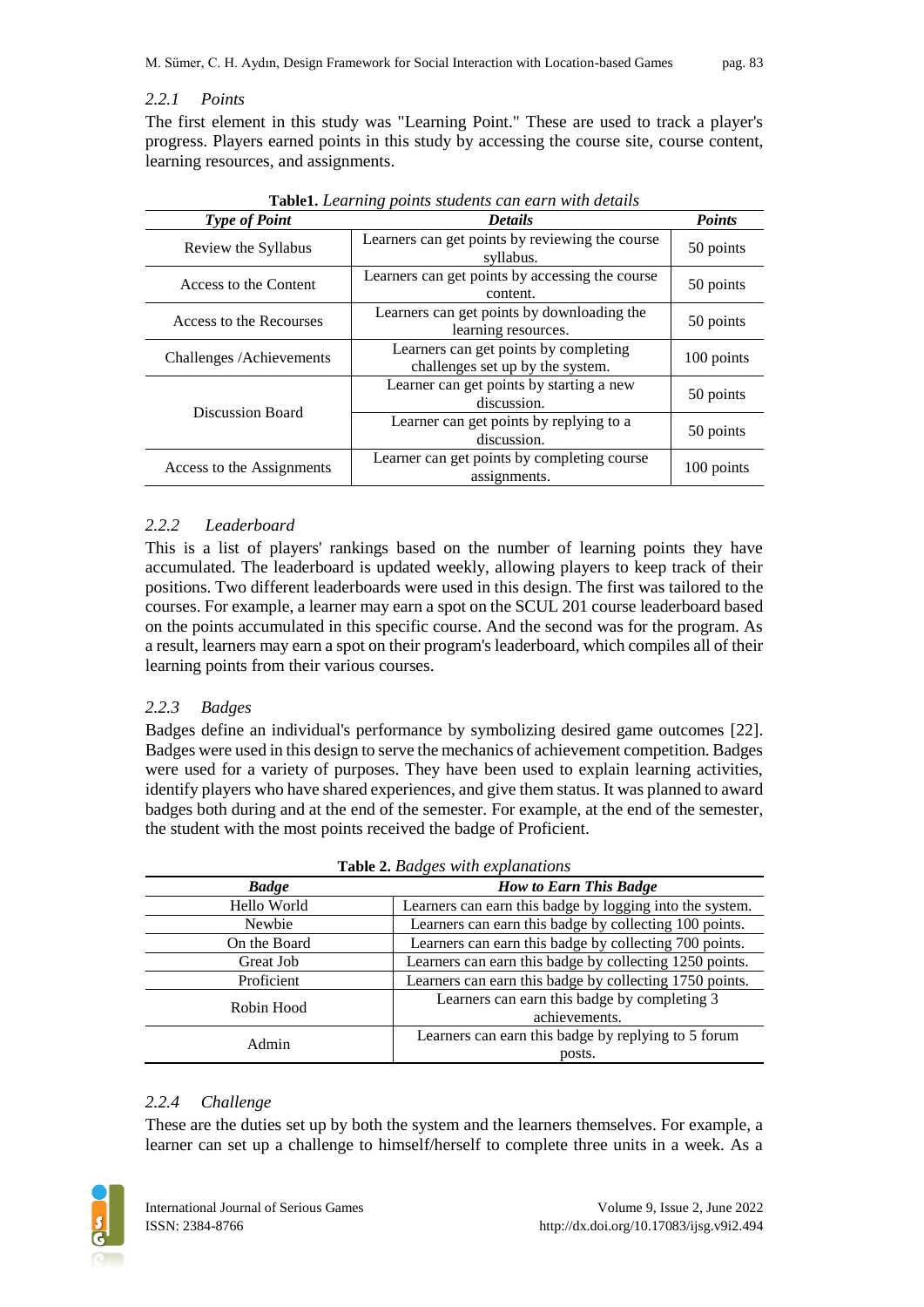learner sets up a challenge to himself/herself, the system may give them to the learners such as completing a unit in a day. Learners earn points if they complete challenges successfully.

### *2.3 Reliability of the study*

Validity and reliability of qualitative research can be ensured through different approaches [23], [24] and researcher triangulation is one way of ensuring the validity and reliability of the research [25]. It refers to using multiple researchers from different backgrounds. To do that, one researcher with a distance education background and the other one with an educational technology background coded the interview transcripts and formed themes individually. Lastly, they created common themes together.

# *3 Findings*

## *3.1 RQ 1 and 2*

In this section, regarding research question 1, the difference in student participation between the gamified and non-gamified periods has been first examined in the context of learning behaviors and the results are given below.

| <b>Table 3.</b> Investigation of the tearners benaviors before and after gammentum |                  |     |       |       |     |           |      |
|------------------------------------------------------------------------------------|------------------|-----|-------|-------|-----|-----------|------|
| <b>Measurement</b>                                                                 | <b>Situation</b> | n   | X     | S     | sd  |           | r    |
| Access - Site                                                                      | <b>Before</b>    | 294 | 5,83  | 10.79 | 293 | $-12.75*$ | 0.62 |
|                                                                                    | After            | 294 | 17.99 | 20,07 |     |           |      |
| Access - Content                                                                   | <b>Before</b>    | 294 | 13,84 | 28,19 | 293 | $-9.35*$  | 0,48 |
|                                                                                    | After            | 294 | 47,43 | 64,62 |     |           |      |
| $Access - Resources$                                                               | <b>Before</b>    | 294 | 3,74  | 9,62  | 293 | $-2.35**$ | 0,14 |
|                                                                                    | After            | 294 | 5,16  | 7.71  |     |           |      |
| Access - Assignment                                                                | <b>Before</b>    | 294 | 1,89  | 4.12  | 293 | $-17.32*$ | 0,71 |
|                                                                                    | After            | 294 | 9,83  | 6,56  |     |           |      |

**Table 3.** *Investigation of the learners' behaviors before and after gamification*

\*p<0,001 \*\*p<0,05

Before the integrating of gamification, the average number of visits to the open and distance learning environment (access to the course site) was  $X = 5.83$ ; after gamification, the average increased to  $X = 17.99$ . This finding indicates that integrating gamification into the open and distance learning environment has a significant impact on increasing students' visits to the learning environment. In addition, when the pre-gamification and postgamification scenarios were compared in terms of students accessing to the content in the open and distance learning environment, it was discovered that there was a statistically significant increase t (293) = -9.35, p<0.001. While the average access to the content in the open and distance learning environment before gamification was  $X = 13.84$ , it increased to  $X = 47.43$  after the integration of gamification. When the pre-gamification and postgamification scenarios were compared in terms of students accessing the learning resources in the open and distance learning environment, it can be said that integrating gamification into an open and distance learning environment has a significant impact on students' accessing the learning resources as the average of accessing the learning resources in the open and distance learning environment was  $X = 3.74$  before gamification, the average increased to  $X = 5.16$  after the integration of gamification. Lastly, before gamification, the average of accessing to the assignments in the open and distance learning environment was  $X = 1.89$ ; after gamification, the average increased to  $X = 9.83$ . This finding indicates that integrating gamification into the open and distance learning environment has a significant impact on students' access to the assignments.

Then, the difference in student's academic performances between the gamified and non-gamified courses has been examined and the results are given below. To investigate

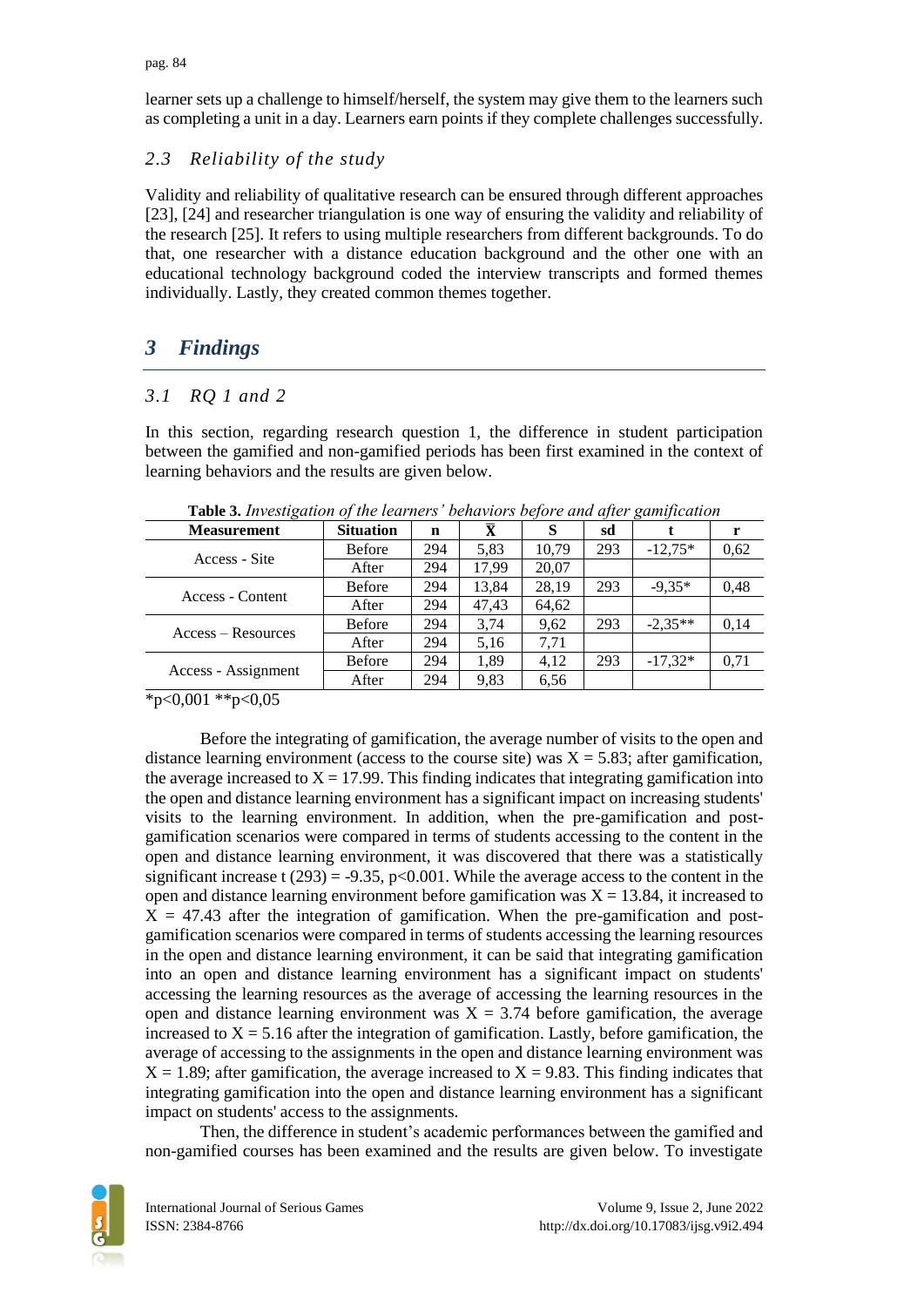that, students were chosen among those who took the both non-gamified and gamified electives in the same semester.

**Table 4.** *Investigation of the learners' academic performances in non-gamified and gamified elective courses*

| <b>Measurement</b>    | <b>Situation</b> |    |       |       | sd |          |  |
|-----------------------|------------------|----|-------|-------|----|----------|--|
| Academic performances | non-             | 43 | 37.12 |       |    | $-7.10*$ |  |
|                       | gamified         |    |       |       |    |          |  |
|                       | gamified         | 43 | 64.47 | 21.95 |    |          |  |
| $\sim$ 0.001          |                  |    |       |       |    |          |  |

 $*p<0,001$ 

According to Table 4, it can be said that there is significant difference regarding to academic performances for gamified situations. As Ibanez et al. [16] also stated that, there is a significant difference in non-gamified and gamified elective courses.

#### *3.2 RQ 3 and 4*

In this part, research questions 3 and 4 were attempted to be answered by analyzing the student opinions. The following are student opinions on integrating gamification into open and distance learning programs.

#### *3.2.1 Instructions*

During the review of the qualitative data, it was discovered that some students had questions/struggles about how some game elements added to the system functioned, such as collecting points, earning badges, upgrading levels, and taking a place in the leaderboards.

On that point, P1 said "Frankly, I didn't quite understand how badges were earned. So, sometimes I won, sometimes I didn't, I'm not sure, but in general, I did what was asked of me." P7 also supported that statement by saying "We were collecting badges, but I had no idea what the payoff was." Lastly, P14 added "I believe the leaderboard could be improved further. At the very least, what should we do and how should we do it? How many points will we receive? So, there should be improvements in the scoring system."

According to the findings, the students highlighted that the instructions were not clear to them. It can be stated that students struggle with how to earn badges, what to do with the badges they have earned or how to evaluate them, how to get ranked on the leaderboard, how points are earned or continue to be earned, so that instructions should be clear and concise in order to eliminate these issues.

#### *3.2.2 Badges*

Regarding badges, one of the game elements added to the system, P1 stated, "Badges hmm, it was good, I found it useful in terms of seeing what we did and didn't do, whether we were watching the modules or not, that is, our shortcomings." P2 shared his experience as follows: "I think the badge image express the badge and the images are understandable." Lastly, P7 said "If you look at the images of the badges, I believe the images define their meanings."

Regarding the use of badges, P8 gave interesting ideas about the images used in the badges by saying "The images are understandable, but they can be more emoji-like symbols. Because it is already written what they mean, but if it is otherwise, it does not even need to look. Because we, as the younger generation, use emojis more, it may be more noticeable." P16 emphasized that when he won a badge, he was not aware of it by saying "When something was completed to get a badge, for example, when a report is sent, a statement may appear on the screen saying that you have earned the following badge.

When the learners' answers are examined, it can be stated that the images/symbols used for badges are clear and understandable, they provide students the information about their

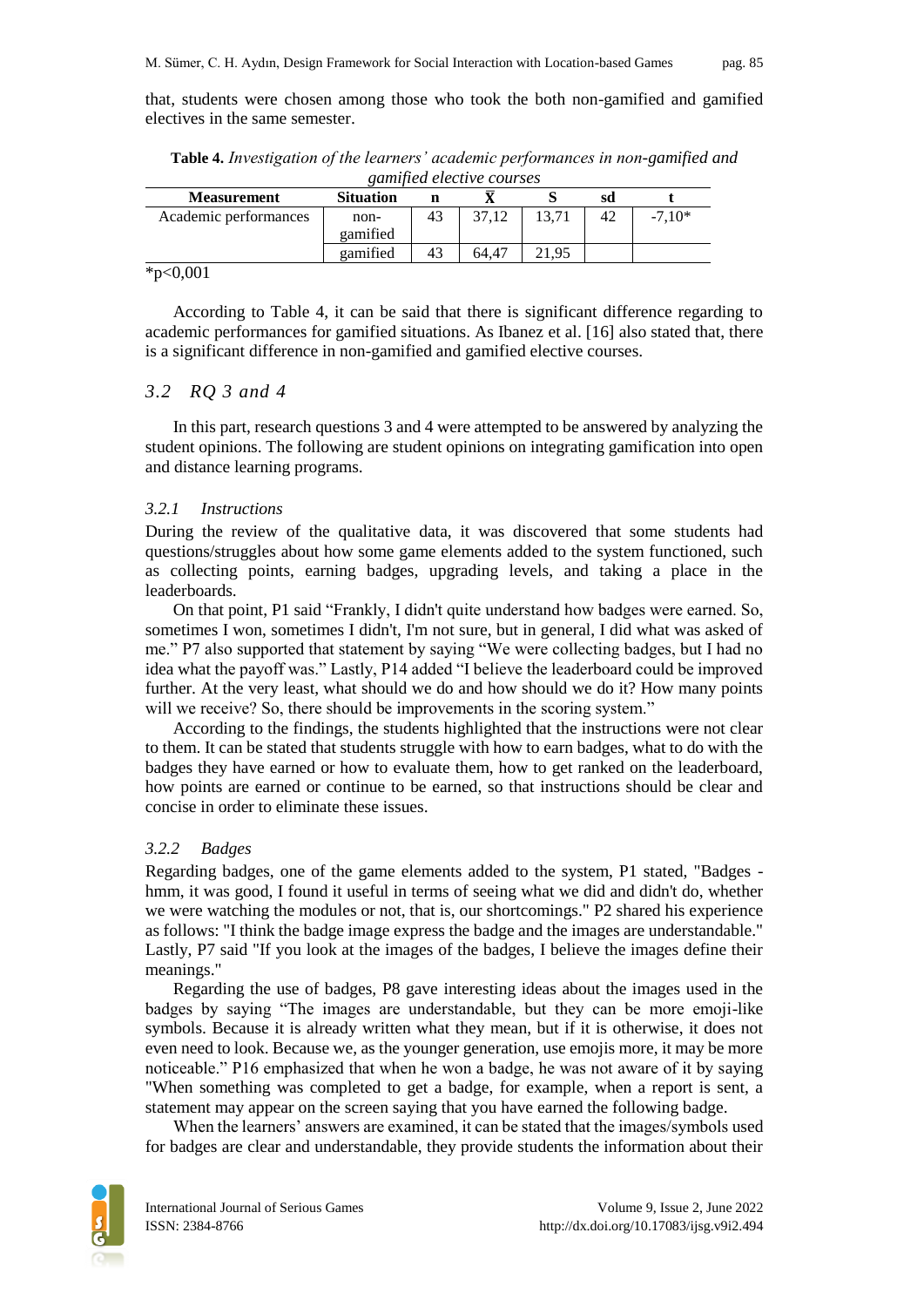own progress in the system, and some badges can be chosen from among the emojis that students use in their daily lives.

#### *3.2.3 Leaderboard*

The responses given by the learners for leaderboard feature, which are one of the main elements of a gamified system and which are frequently used, leaderboard makes learners motivated to maintain their position.

P3 commented on this subject: "I guess not everyone took a place on the leaderboard, the first ones were presented, so there is nothing to be disturbed by me. Because we don't see what happened at the end of the board. That's why I don't think there's anything bad about it. Thanks to that, I was realizing whether I was behind or ahead, so others did not notice." P4 also added "Being the first definitely encouraged me more. We have the chance to see the scores of our friends, like the second, third and others, and after a moment it becomes like a race. Leaderboard was the best. I really liked seeing myself first. I even shared this with my teacher. At first, I didn't know it, then when I saw that I was the first, I constantly looked, even after I saw that I was the first, I constantly signed in and looked. I wonder if it has changed, how many points my friend below me has, how close he is to me or something." P5, who is a learner in the leaderboard: "I would have thought the same if I hadn't been on the leaderboard because I would understand that there was a problem. Like I said, it's a completely distance course and you don't know where and what happened. You are just uploading something like a homework. So, I think it is good to know where you are, know what you are doing and get approved by the system."

Based on these responses, it can be concluded that learners at the top of the leaderboard are more motivated to maintain their position, whereas learners at the bottom are less concerned because their names are not visible and try to move up.

#### *3.2.4 Levels*

For the Level element used in the system, which divides students into levels as a result of their scores from 1 to 4, P1 stated his view as "I found these levels absolutely useful in terms of seeing and realizing what you need to improve." P3 added his views as: "I checked them frequently, I did not know that I did not complete some tasks, I saw the missing ones, so I logged in immediately and I completed my deficiencies." P5 also support this view by saying: "Levels mean seeing the return of what we've done there in the system, I think it shows that you are doing it right." Lastly, P8 also supported the use of levels by saying "Frankly, since this is not a face to face environment, because we cannot meet with the teacher, I think it is good to see where I am as a benchmark."

Students find the levels useful in terms of positioning themselves in the system and demonstrating what they should do for the next level. However, it is critical that the levels be clearly defined and explained in the instructions so that students do not become confused.

#### *3.2.5 Learning point*

With the point element used in the system, it can be said that the students are motivated with the point. However, completing the activities to just earn points become a habit after a while and this is risk of gamified learning systems. In this regard, P4 stated that "I think collecting points positively affected me, as I said, it was an instinctive thing, it means signing in the system more and following the system and other learners more."

When the answers given by the learners are examined, it is possible to conclude that collecting learning points and get ranked in the leaderboard as a result of the collected learning points is the most motivating element for the learners. And, the competitive environment it created is positive for learners.

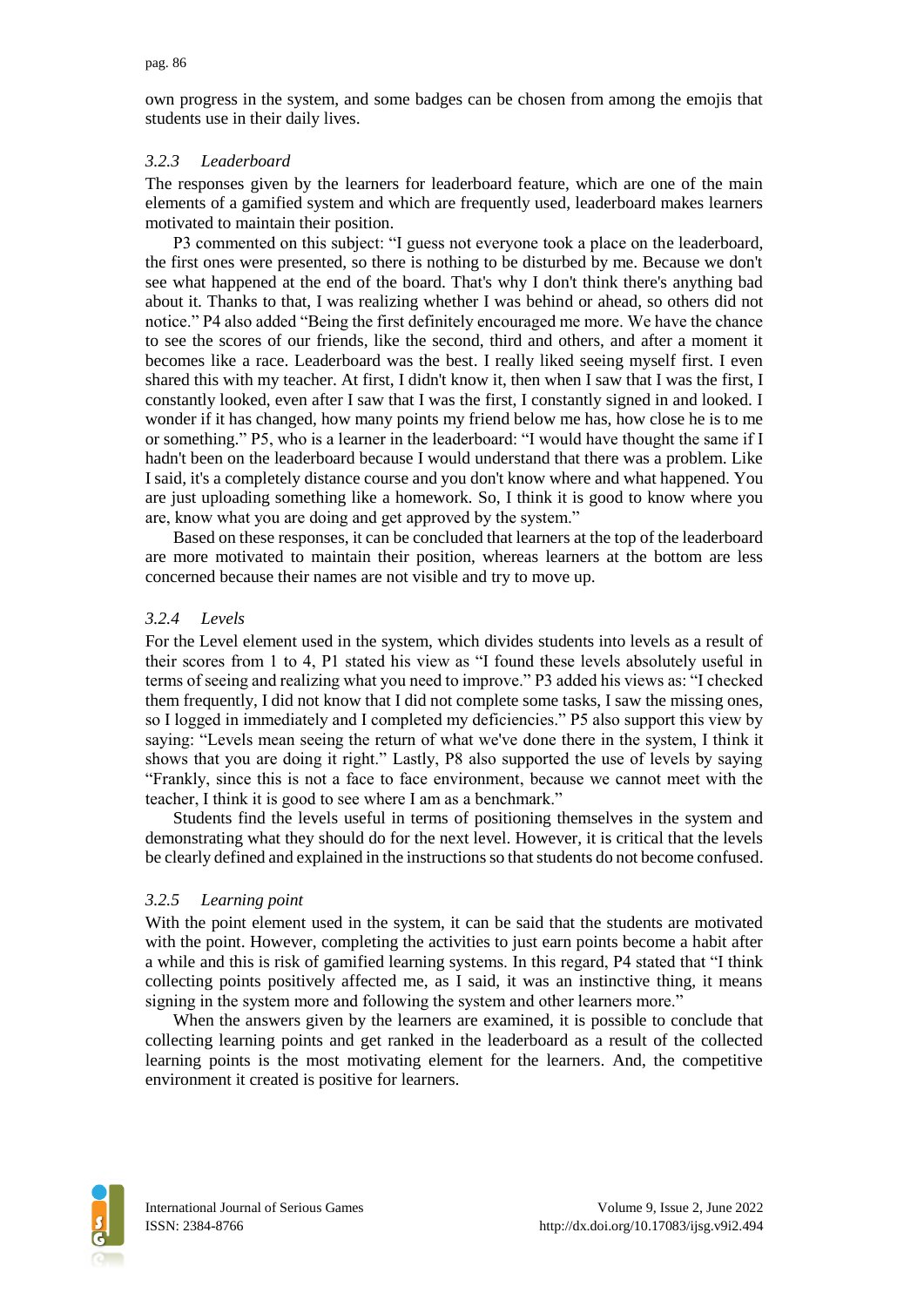#### *3.2.6 Time*

When the answers given by the students are examined, it can be said that the students prefer to be a little more flexible about the timing. It is also the nature of the distance learning. P12 stated his standing as "Some students do their homework on the last day but some of them do it the day before the last day, so only the submission of the homework should be important for the grading, not the time when you submit it." P3 also mention the asynchronous of the learning system by saying "It's good that I signed in even once a week, as I work full time."

When the answers under the theme of timing are examined, it can be said that this is actually more related to the homework deadlines than the gamification itself. The learners get equal scores from each assignment submitted within the homework deadline. The most important aspect of gamification is that the sooner a learner submits his homework, the more points he receives. So, the assignments should be submitted before the deadline.

#### *3.2.7 Rewards*

When the answers given by the learners are examined, it is seen that being at the top of the leaderboard is an award for the students, so they do not need any other physical rewards. However, it can be said that a physical reward can be a source of motivation for those who are not on the leaderboard.

P4 and P6 stated that there is no need for a reward. P4 expressed his opinion as "To be honest, I wouldn't have such an expectation. This is my course, so my responsibility. Seeing my name there in the leaderboard is like a reward. Putting a prize may cause learners to sign in the system for the prize." P6 also added: "So even being in the leaderboard is enough anyway. It is important to have a leaderboard rank there on the internet. Some of my classmates who took the same course responded by saying, "You came first, how did it happen?" I felt proud. These are enough things for me."

#### *3.2.8 Feedback*

When the answers given by the students are examined, it can be said that feedback is important for all kinds of students, but the feedback time may vary for students. While students who visit the system on a daily basis expect feedback on a daily basis, other students said they were satisfied with the weekly feedback. Besides, some students stated that they need to be approved by seeing the results of their actions instantly.

P10 said: "So maybe the modules could be updated as they are completed, but I think the weekly update is also a positive thing." while P12 added that "I think once a week is fine, because we don't sign in too much." On the other hand of those learners, P6 stated that he/she wanted to see results immediately by saying "Since the results were not reflected instantly, I thought what I did was not visible."

## *4 Discussion*

Gamification can be defined as the use of game elements in non-game applications in its most basic form. The general aim of this study was to provide a set of gamification design principles for researchers and practitioners on how gamification can be used in open and distance learning programs in higher education. More specifically, the study intended to seek the answers whether student participation in the open and distance learning programs can be increased by the use of gamification, how the gamification influences the students' academic performances in the open and distance learning programs in higher education and what learners think about integrating gamification into the open and distance learning programs in higher education.

First studies in the literature primarily focused on the design and evaluation of gamified systems and researchers mostly tried to demonstrate that gamified systems outperform non-gamified systems. Those studies also just look at the short-term effect.

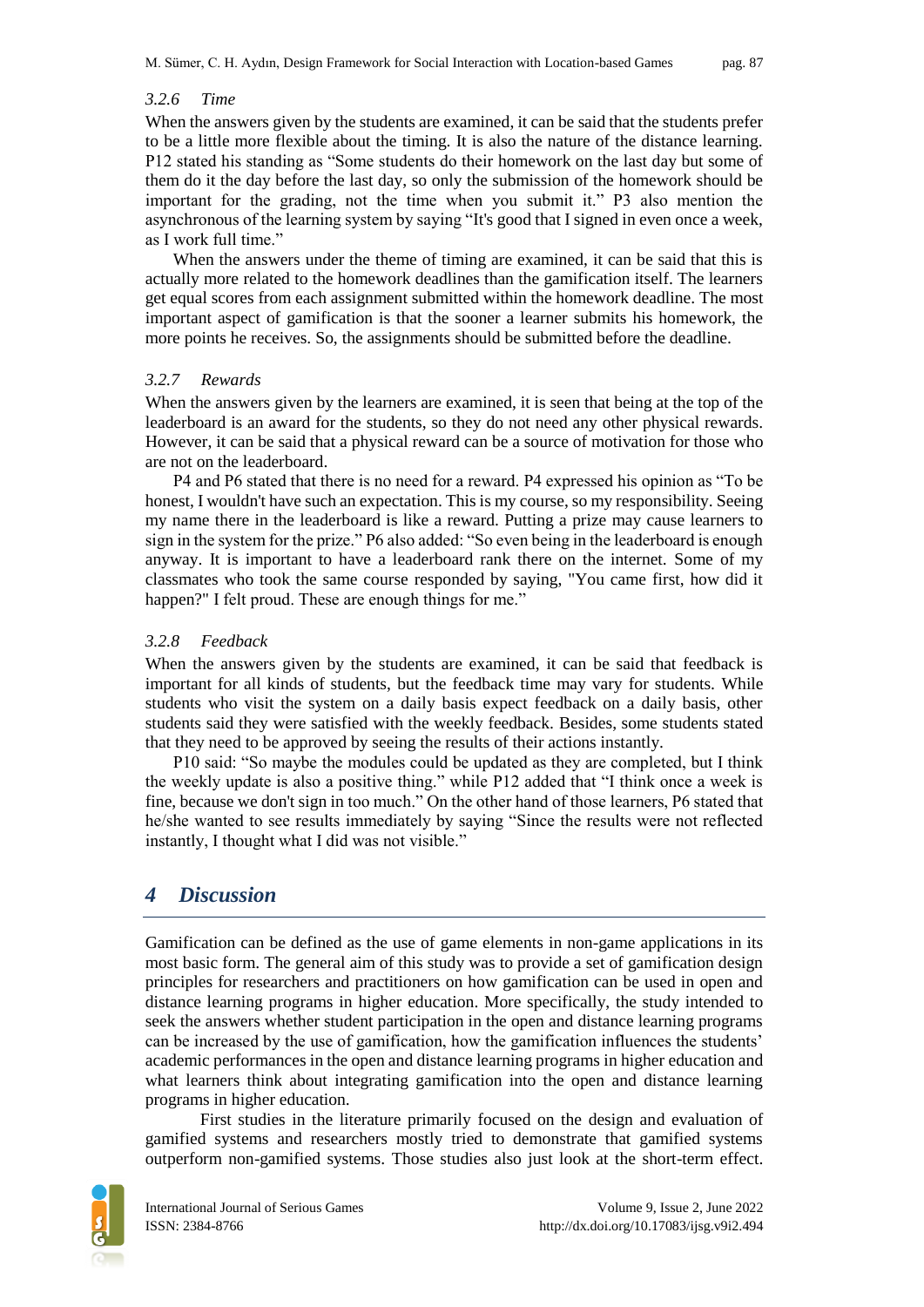According to Wang [34], the Kahoot platform increased motivation and participation in the first lesson, but this effect decreased as the duration of use increased. Similarly, Ekici [35] contended that long-term gamification has a negative impact on intrinsic motivation, academic achievement, and satisfaction.

More recently, progress has been made in understanding the mechanisms through which gamification design can bring about those results. For example, Nacke and Deterding [17] highlighted that researchers nowadays ask "how and when" and "how and when not?" instead of "what" and "why". Mazarakis and Brauer [33] found that not all game design elements benefit from a combination in the same way. Despite this progress, gamification research still faces a number of empirical and theoretical issues. First of all, studies of gamified systems continue to be narrowly focused on evaluating and perceiving individuals' short-term interactions with the system [18]. Therefore, it might be critical to determine whether and how different game design elements may influence one another and if there is a design criterion to integrate game elements into online and distance learning programs.

For this reason, this study was designed as a sequential exploratory research strategy, which is one of the mixed research methods. According to Tashakkori and Teddlie [19], the mixed method is a single research method in which quantitative and qualitative data are collected, analyzed, and mixed or combined in the research process to better understand the research. The research group of the study consists of 294 undergraduate students taking elective courses offered by the university. These courses are offered to every student at the university as electives and they have a flexible structure. During the semester, students are expected to study the modules until the end of the semester and complete the tests at the end of the module.

As a result, it was discovered that there was a statistically significant increase in students' e-learning behaviors before and after the integration of gamification. Hamzah et al. [26] also discovered that using game elements in e-learning programs drew learners in by making learning more interactive, and they reported an increase in student participation. In addition, Tunga and Inceoğlu [27] found that experimental group students who used the gamified environment participated in the lesson at a higher rate than control group students who did not use the environment. According to Simoes et al. [28], students' commitment to the system and motivation increased in the learning system in which they used a point system. In the light of this finding, it can be said that this study supports the studies of [26], [27], [28].

When the final grades of the students are examined in term of their academic performances between non-gamified and gamified courses, it can be said that there is significant difference between non-gamified and gamified courses in favor of gamified courses. There are also studies stating that gamification has a positive effect on student achievement [29], [30]. However, Polat [31] emphasized in his study that there was no statistically significant difference between the pre-test and post-test results of the students in the experimental group in term of achievement. For this reason, it is thought that the effect of gamification on students' achievement (final grades) should be investigated further. According to Rapp et al. [18], studies of gamified systems are still narrowly focused on evaluating and perceiving individuals' short-term interactions with the system. So, it is also important that the length of the course might also has an effect on student achievement.

In the second part of the study, the main codes for student motivation and satisfaction were developed first, followed by the design principles for using gamification in open and distance learning. Gamification is said to be fun by students and to contribute positively to their motivation. According to this, gamification has a positive effect on learners' e-learning behaviors and should be used more in open and distance learning programs. Following the findings, the design criteria to consider regarding the use of gamification in open and distance learning are listed below.

 Frequency of visits; consideration should be given to the issue of scoring students' visits to the system; scoring should be limited to daily or weekly intervals.

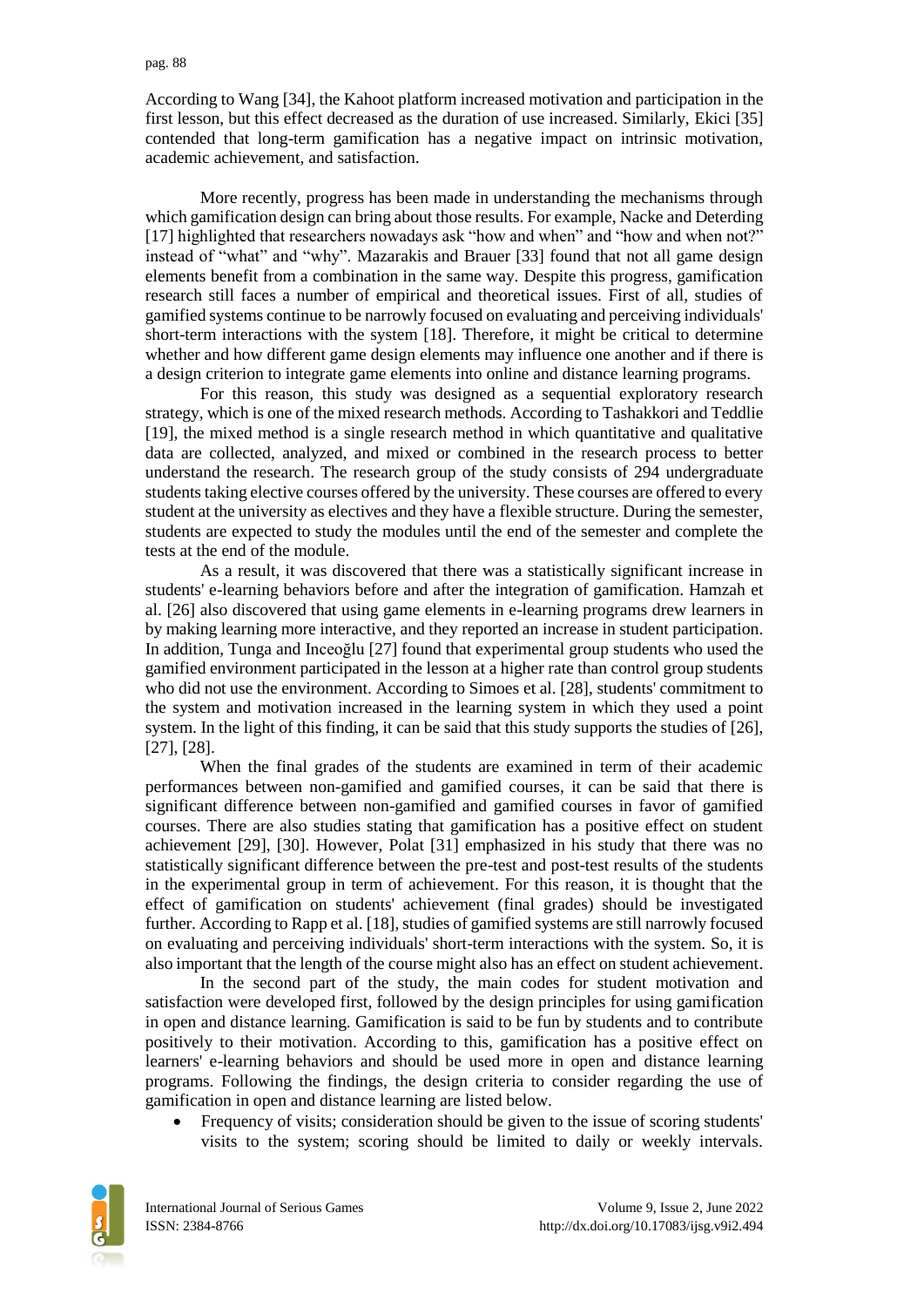Otherwise, learners earn points for each visit to the system and must continue to log in to earn points.

- Competition; It has been found that gamification motivates students by creating a competitive environment with the learning point and leaderboard elements, but this should not be turned into a race that will disturb the learners. On the other hand, Ibanez et al. [16] found in their studies that students' participation in the system decreased when competition ended. In the findings of the study, the students stated that they stopped entering the system due to reasons such as collecting all badges, earning the maximum points they could earn, and not having a new task to complete. For this reason, the system should be designed the competition spreads throughout the period, but should not be exaggerated.
- Instructions/Guidelines; It should be clear how to collect points in the system, how to earn badges and what they mean. When students have difficulties with instructions, the situation should be clarified.
- Badges; They are important in terms of informing the students about what they completed and did not do, their levels such as bronze, silver and gold, and their stage in the course. Attention should be given to the age groups of the students for the symbols used on the badges.
- Points; Elements where students can earn points such as accessing the course site, contents, learning resources and assignments, posting on discussion board and completing assignments should be determined at the beginning. However, the maximum points that can be obtained should not be announced to the students as stated in Gee's Principles [32], so students should not be afraid to try new things.
- Leaderboard; It is one of the most important elements for gamification of a learning system. While students with the highest score in the course are shown and honored in the leaderboard, it is also important that students with lower scores are not shown and not disturbed.
- Levels; It is especially important for students in open and distance learning systems, that is, for those who cannot see where they are in the group.
- Rewards; While this was sufficient for students who were at the top of the leaderboard, students who were low in the ranking expressed their expectations for physical rewards. Such factors should be considered and determined according to the characteristics of the learner group.
- Feedback; Students can expect instant feedback, and when they cannot receive it, they doubt the tasks they have done in the course.

To sum up, it can be said that gamification is found joyful by students and contributes positively to students' motivation. While some focused on earning badges, others were trying to gain a better place on the leaderboard and it should be emphasized that different elements could be used in different ways to motivate all students. For this reason, there is no secret recipe to integrate the gamification into open and distance learning programs. So, designers can use different elements in different combinations according to their learner groups. However, at the end of the semester, it should be investigated which game elements the learners prefer to others and the system should be updated.

### *4.1 Proposed future work*

Game elements such as points, leaderboards, levels, badges, and challenges/achievements can be combined in various ways to create different game systems. However, Mazarakis and Brauer [33] found that not all game design elements benefit from a combination in the same way. In this design, we used elements including badges, leaderboard, points and levels based on Sümer and Aydın [14]'s statement that badges are the most frequently used game elements in gamification research in open and distance learning. It is followed by a leaderboard, points, and levels. So, future work can use different designs to see which design works better and if there is a recipe for gamification design.

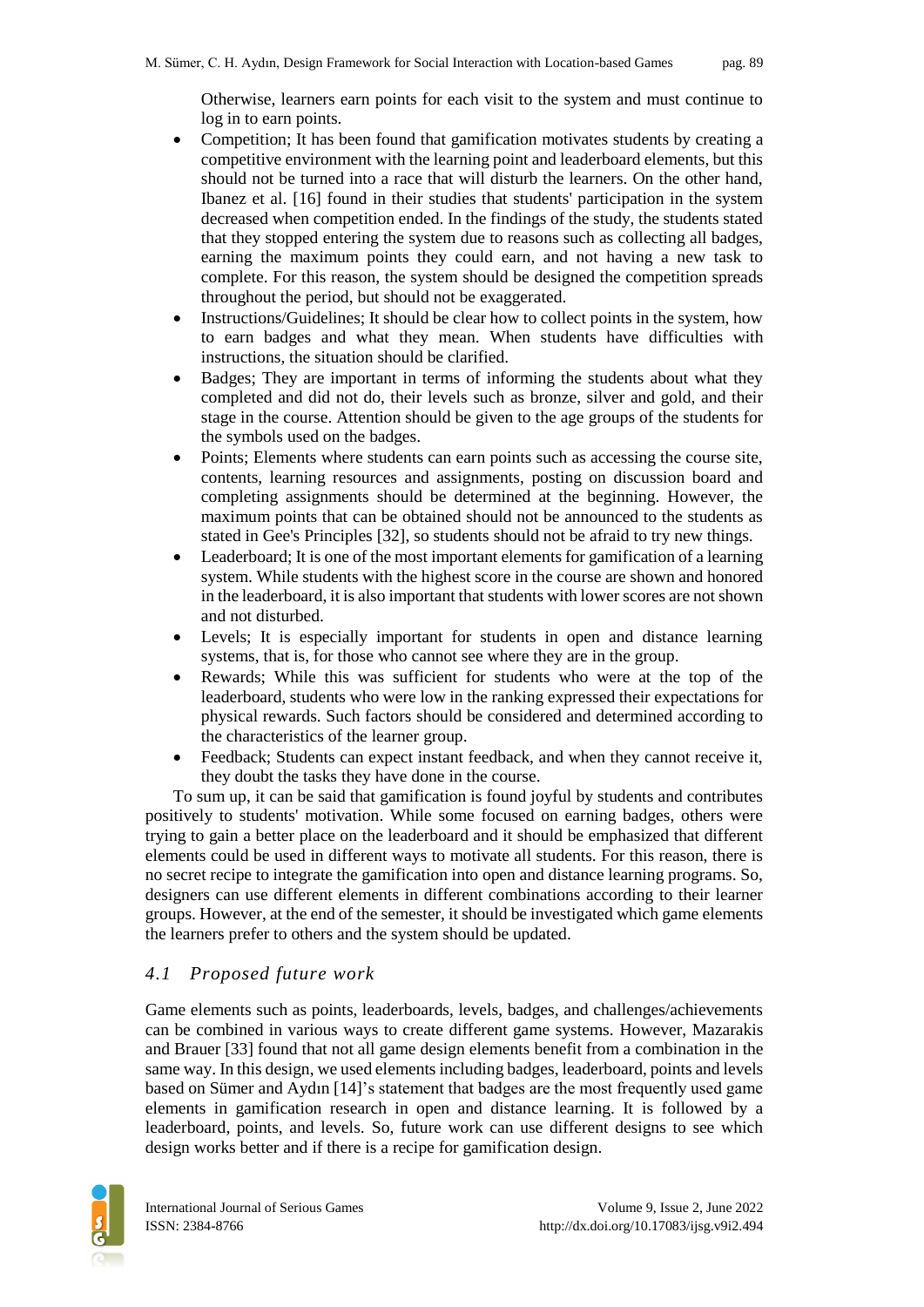## *References*

- [1] "MOOC completion rates," *Katyjordan.com*. [Online]. Available: [http://www.katyjordan.com/MOOCproject.html.](http://www.katyjordan.com/MOOCproject.html) [Accessed: 02-May-2022].
- [2] R. Meyer, "What it's like to teach a MOOC (and what the heck's a MOOC?)," *The Atlantic*, 18- Jul-2012. [Online]. Available[: https://www.theatlantic.com/technology/archive/2012/07/what](https://www.theatlantic.com/technology/archive/2012/07/what-its-like-to-teach-a-mooc-and-what-the-hecks-a-mooc/260000/)[its-like-to-teach-a-mooc-and-what-the-hecks-a-mooc/260000/.](https://www.theatlantic.com/technology/archive/2012/07/what-its-like-to-teach-a-mooc-and-what-the-hecks-a-mooc/260000/) [Accessed: 02-May-2022].
- [3] H. Khalil and M. Ebner, "MOOCs completion rates and possible methods to improve retention - A literature review," in *EdMedia + Innovate Learning*, 2014, pp. 1305–1313.
- [4] L. Dhorne, J.-P. Deflandre, O. Bernaert, S. Bianchi, and M. Thirouard, "Mentoring learners in MOOCs: A New Way to improve completion rates?," in *Digital Education: Out to the World and Back to the Campus*, Cham: Springer International Publishing, 2017, pp. 29–37. [https://doi.org/10.1007/978-3-319-59044-8\\_4.](https://doi.org/10.1007/978-3-319-59044-8_4)
- [5] P. J. Muñoz-Merino, E. Méndez Rodríguez, C. Delgado Kloos, and J. A. Ruipérez-Valiente, "Design, implementation and evaluation of SPOCs at the Universidad Carlos III de Madrid," *J. Univers. Comput. Sci.*, vol. 23, no. 2, pp. 167–186, 2017. [Online]. Available: [http://jucs.org/jucs\\_23\\_2/design\\_implementation\\_and\\_evaluation/jucs\\_23\\_02\\_0167\\_0186\\_me](http://jucs.org/jucs_23_2/design_implementation_and_evaluation/jucs_23_02_0167_0186_merino.pdf) [rino.pdf.](http://jucs.org/jucs_23_2/design_implementation_and_evaluation/jucs_23_02_0167_0186_merino.pdf) [Accessed: 02-May-2022].
- [6] G. Durak, "Programlama dillerinin çevrimiçi öğretimi : öğrenenlerin tutumlarının, memnuniyetlerinin ve akademik başarılarının incelenmesi," Anadolu Üniversitesi, 2013. [Online]. Available: [https://earsiv.anadolu.edu.tr/xmlui/handle/11421/3045?locale-attribute=tr.](https://earsiv.anadolu.edu.tr/xmlui/handle/11421/3045?locale-attribute=tr) [Accessed: 02-May-2022].
- [7] Y. Lee and J. Choi, "A review of online course dropout research: implications for practice and future research," *Educ. Technol. Res. Dev.*, vol. 59, no. 5, pp. 593–618, 2011. [https://doi.org/10.1007/s11423-010-9177-y.](https://doi.org/10.1007/s11423-010-9177-y)
- [8] S. Deterding, M. Sicart, L. Nacke, K. O'Hara, and D. Dixon, "Gamification. using game-design elements in non-gaming contexts," in *Proceedings of the 2011 annual conference extended abstracts on Human factors in computing systems - CHI EA '11*, 2011. [https://doi.org/10.1145/1979742.1979575.](https://doi.org/10.1145/1979742.1979575)
- [9] "2013 Horizon Report," *Educause.edu*. [Online]. Available: [https://library.educause.edu/resources/2013/2/2013-horizon-report.](https://library.educause.edu/resources/2013/2/2013-horizon-report) [Accessed: 02-May-2022].
- [10] M.-S. Kuo and T.-Y. Chuang, "How gamification motivates visits and engagement for online academic dissemination – An empirical study," *Comput. Human Behav.*, vol. 55, pp. 16–27, 2016. [https://doi.org/10.1016/j.chb.2015.08.025.](https://doi.org/10.1016/j.chb.2015.08.025)
- [11] J. J. Lee and J. Hammer, "Gamification in Education What, How, Why Bother?," *Academic Exchange Quarterly*, vol. 15, no. 2, p. 146, 2011.
- [12] K. Werbach and D. Hunter, *For the win: How game thinking can revolutionize your business*. Philadelphia, PA: Wharton Digital Press, 2012.
- [13] M. Coccoli, S. Iacono, and G. Vercelli, "Applying gamification techniques to enhance effectiveness of video-lessons," *JE-LKS. J. E-Learn. Knowl. Soc.*, vol. 11, no. 3, 2015. https://www.learntechlib.org/p/151918/
- [14] M. Sümer and C. H. Aydın, "Gamification in open and distance learning: A systematic review," in *Learning, Design, and Technology*, Cham: Springer International Publishing, 2018, pp. 1– 16. [https://doi.org/10.1007/978-3-319-17727-4\\_115-1.](https://doi.org/10.1007/978-3-319-17727-4_115-1)
- [15] S. J. Aguilar, C. Holman, and B. J. Fishman, "Game-inspired design: Empirical evidence in support of gameful learning environments," *Games Cult.*, vol. 13, no. 1, pp. 44–70, 2018. [https://doi.org/10.1177%2F1555412015600305.](https://doi.org/10.1177%2F1555412015600305)
- [16] M.-B. Ibanez, A. Di-Serio, and C. Delgado-Kloos, "Gamification for engaging computer science students in learning activities: A case study," *IEEE trans. learn. technol.*, vol. 7, no. 3, pp. 291–301, 2014. [https://doi.org/10.1109/TLT.2014.2329293.](https://doi.org/10.1109/TLT.2014.2329293)
- [17] L. E. Nacke and S. Deterding, "The maturing of gamification research," *Comput. Human Behav.*, vol. 71, pp. 450–454, 2017. [https://doi.org/10.1016/j.chb.2016.11.062.](https://doi.org/10.1016/j.chb.2016.11.062)
- [18] A. Rapp, F. Hopfgartner, J. Hamari, C. Linehan, and F. Cena, "Strengthening gamification studies: Current trends and future opportunities of gamification research," *Int. J. Hum. Comput. Stud.*, vol. 127, pp. 1–6, 2019. [https://doi.org/10.1016/j.ijhcs.2018.11.007.](https://doi.org/10.1016/j.ijhcs.2018.11.007)
- [19] A. Tashakkori and C. Teddlie, "Issues and dilemmas in teaching research methods courses in social and behavioural sciences: US perspective," *Int. J. Soc. Res. Methodol.*, vol. 6, no. 1, pp. 61–77, 2003. [https://doi.org/10.1080/13645570305055.](https://doi.org/10.1080/13645570305055)
- [20] J. W. W. Creswell, *Research design: Qualitative, quantitative, and mixed methods approaches*. Christchurch, New Zealand: Sage Publications, 2008.
- [21] A. M. Tashakkori and C. B. Teddlie, Eds., *Handbook of mixed methods in social & behavioral research*. Thousand Oaks, CA: SAGE Publications, 2012.